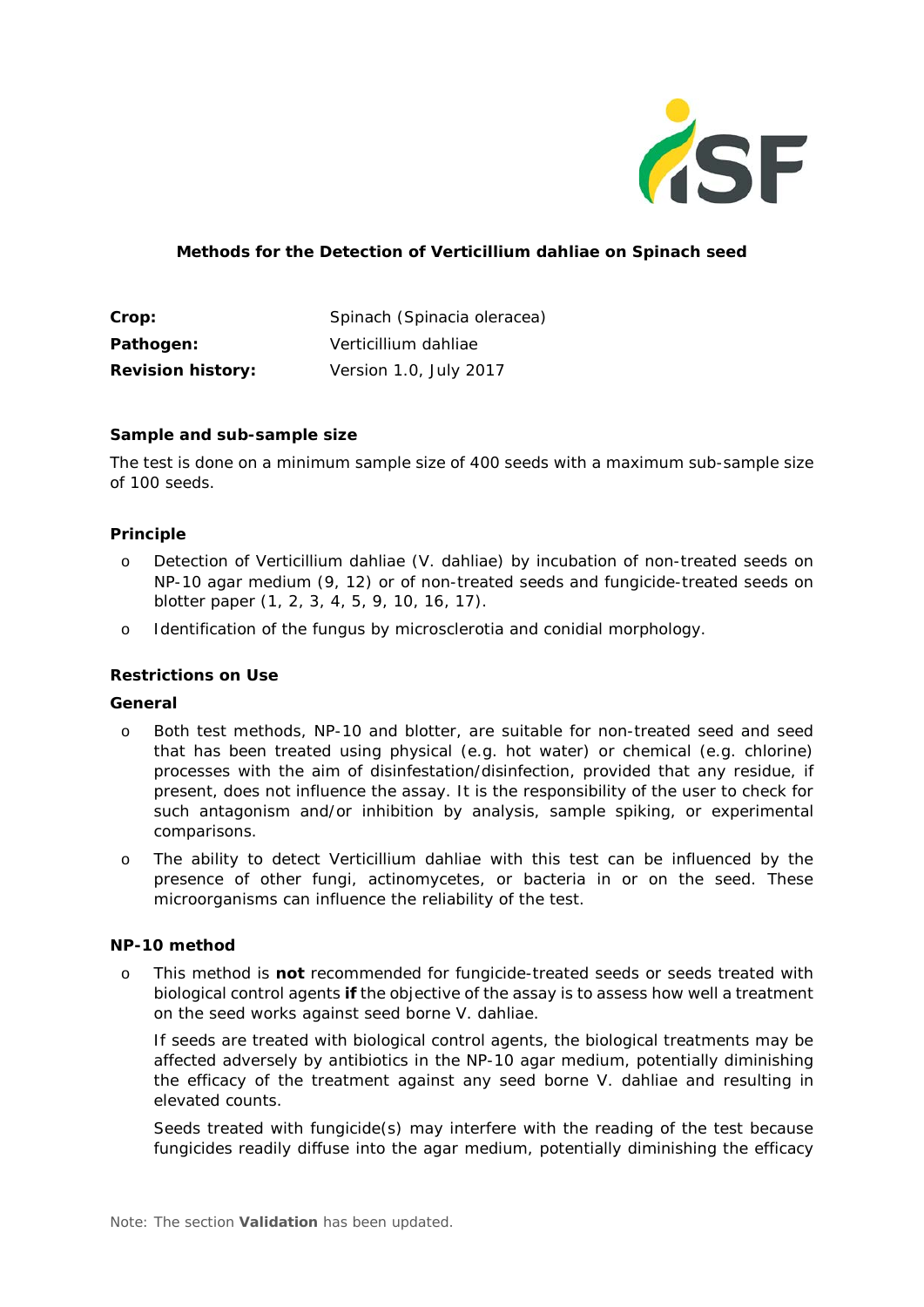of the treatment against any seed borne *V. dahliae* and resulting in increased levels of detection.

### **Blotter method**

o Apart from non-treated seeds and seeds treated with physical (e.g. hot water) or chemical (e.g. chlorine) processes (10), the blotter method is suitable for fungicidetreated seeds (6, 7, 8, 9) and seeds treated with biological control agents (2).

### **Validation**

Two comparative tests organized by ISHI-Veg evaluate the efficacy of NP-10 agar medium and blotter paper methods for the detection of *Verticillium dahliae* on non-treated and fungicide-treated spinach seed.

Results of the comparative test were approved by ISTA in 2017 and the ISTA Rule 7-032 will come into effect in January 2018.

### **Materials**

Blotter method

- − Acrylic boxes of 20 cm x 14 cm (e.g. DBP Plastics) or
- − Acrylic boxes of 10 cm x 10 cm (e.g. Hoffman Manufacturing, Inc.) or
- − Petri dishes of 9 cm diameter (e.g. Greiner)
- − Steel blue germination blotter paper (Anchor Paper Co.; [www.anchorpaper.com\)](http://www.anchorpaper.com/) or All Paper T 10 D 550 gr/m2 (All Paper B.V., [www.allpaper.nl\)](http://www.allpaper.nl/) or equivalent

### NP-10 method

− Acrylic boxes of 10 cm x 10 cm (Hoffman Manufacturing, Inc.)

**NOTE**: Acrylic boxes and Petri dishes of other sizes can also be used. Blotting paper of different weights can also be used. However, different weights and types of blotter paper differ in their ability to absorb and release water. The type of blotter paper used determines the amount of water that should be added for adequate seed imbibition and killing the embryos during freezing.

It is the responsibility of the user to show equivalence in performance for different sized containers and the type and weight of blotter paper used.

### **Method description**

### **1. Preparation of spinach seeds**

Spinach seeds, except those treated with fungicides, biological control agents and disinfectants like bleach, or hot water, need to be surface-sterilized as follows:

- 1.1. Place the seeds in a tea-strainer.
- 1.2. Immerse the tea-strainer with the seeds in 1.2% NaOCl solution for 60 seconds with constant manual agitation of the strainer to keep the seeds swirling throughout the 60 seconds. Make sure that the volume of 1.2% NaOCl solution covers the tea strainer fully

**NOTE**: Opened bottles of concentrated NaOCl should be stored in a refrigerator, and the 1.2% NaOCl solution should be prepared just prior to treating the subsamples of seed (<1 hour prior to seed sterilization). It is the responsibility of the user to demonstrate the level of activity of the chlorine solution used. Chlorine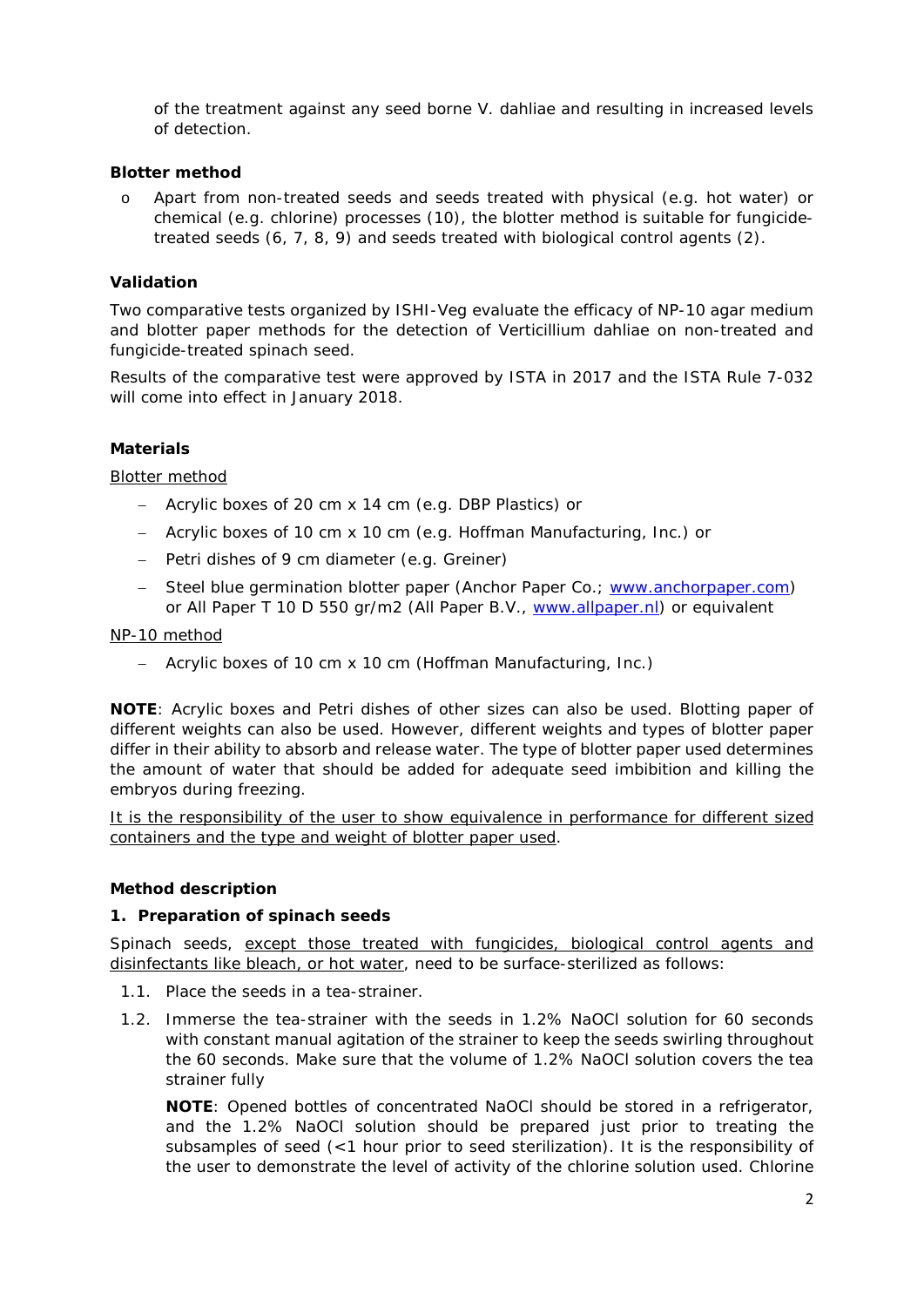activity is quickly reduced in the presence of oxygen and organic material; therefore, do not use the 1.2% NaOCl solution more than once.

- 1.3. Remove the tea-strainer from the 1.2% NaOCl solution, shake off the excess liquid, and immerse the tea-strainer and seeds in sterilized, de-ionized/or distilled water in a small glass beaker for 30 seconds with constant agitation. Use enough water to fully immerse the tea-strainer and seeds.
- 1.4. Repeat the rinse step two more times, using a new batch of sterilized, deionized/distilled water for each rinse.
- 1.5. Using aseptic technique, spread the seeds onto dry, sterilized paper towel in a laminar flow hood or biological safety cabinet to dry thoroughly for at least 60 minutes.
- 1.6. Using aseptic techniques, place the surface-sterilized, dried seeds in a sterilized, disposable Petri dish or other sterilized container. Seeds should be stored at room temperature (approximately 22-25 $\degree$ C) for no longer than 24 hours before plating.

### **2. Seed plating and incubation**

#### NP-10 method

2.1. Use sterilized acrylic boxes and lids or sterilized Petri dishes to which NP-10 agar has been added.

**NOTE**: Acrylic boxes and lids can be sterilized by spraying with 70% isopropyl alcohol or equivalent and then air-drying the boxes and lids in a biological safety cabinet or laminar flow hood. Optionally, if the biological safety cabinet or laminar flow hood has ultraviolet light, boxes and lids can be exposed to UV light for 10-15 minutes after the alcohol has dried for an additional sterilization step; however, this step can be omitted if UV light is not available.

- 2.2. Use flame-sterilized forceps and aseptic techniques in a laminar flow hood to plate spinach seeds onto NP-10 agar medium in each box (maximum of 34 seeds in each 10 cm x 10 cm acrylic box as shown in Fig. 1A). To plate 100 seeds per subsample, use three boxes, with 34 seeds in each of two boxes and 32 seeds in the third box.
- 2.3. Press each seed into the agar medium slightly to prevent seeds from rolling around when the boxes are moved. Close each box with a sterilized lid.
- 2.4. Incubate seeds at  $20-24$ °C under a day/night cycle of 12 hours light (with nearultraviolet and cool white fluorescent light) and 12 hours dark.

### Blotter method

2.1. Use sterilized acrylic boxes and lids or sterilized Petri-dishes

**NOTE**: Acrylic boxes and lids can be sterilized by spraying with 70% isopropyl alcohol or equivalent and then air-drying the boxes and lids in a biological safety cabinet or laminar flow hood. Optionally, if the biological safety cabinet or laminar flow hood has ultraviolet light, boxes and lids can be exposed to UV light for 10-15 minutes after the alcohol has dried for an additional sterilization step; however, this step can be omitted if UV light is not available.

- 2.2. Sterilize the blotter papers by autoclaving the blotters twice for at least 60 minutes, at 121<sup>o</sup>C with a 24-hour-interval between the two autoclavings; or soaking the blotters in 70% isopropyl alcohol or equivalent sterilant. Then dry the blotters under sterilized conditions (e.g. in a laminar flow hood).
- 2.3. Aseptically, in a laminar flow hood for each subsample of 100 seeds, soak the blotter paper with sterilized water and place the blotter in a sterilized acrylic box or Petri dish.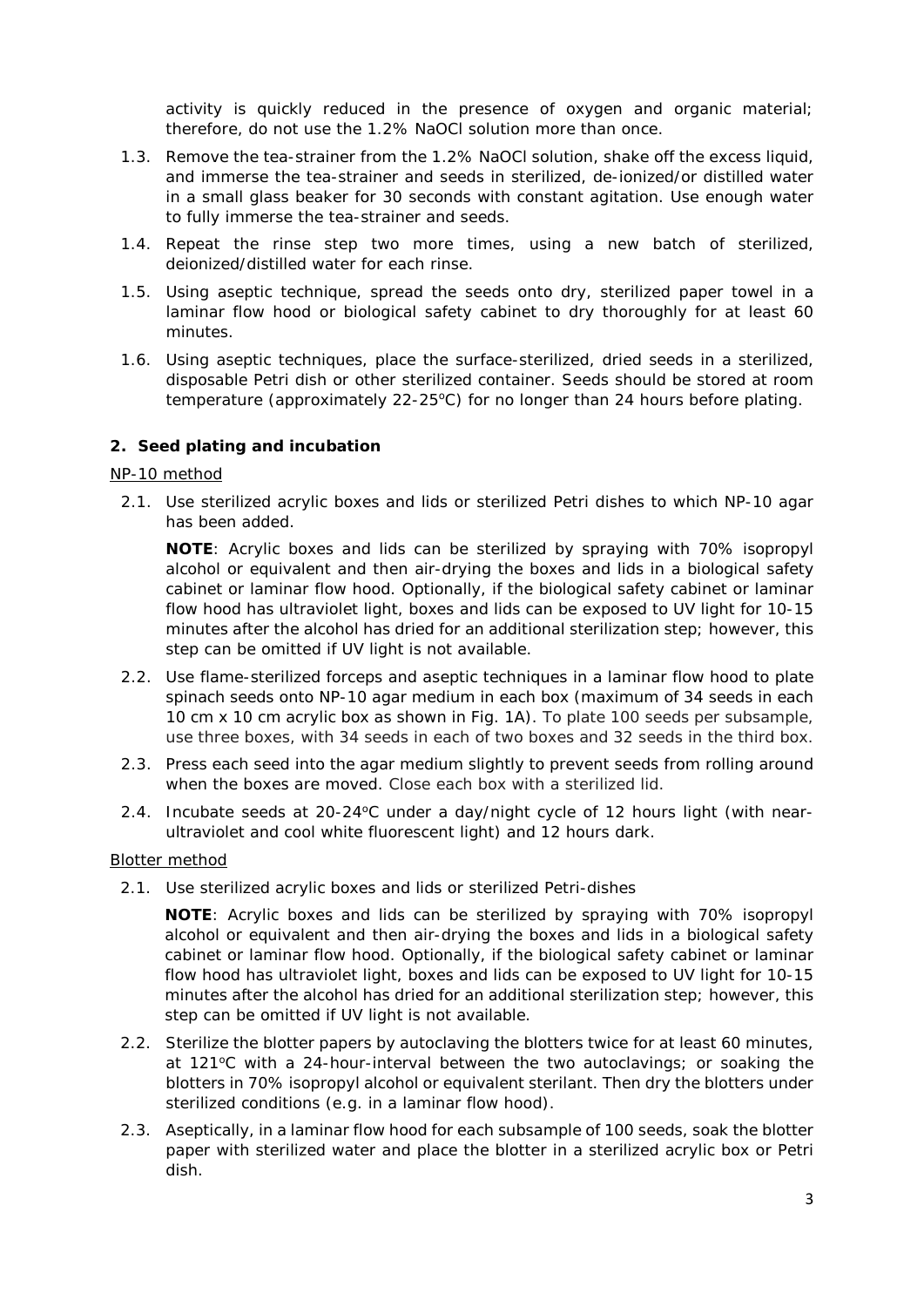2.4. Drain off any excess water from the blotter paper and place the sub-sample of seeds on the moistened blotter paper, with enough boxes or Petri dishes to plate 100 seeds per subsample (maximum of 100 seeds on the blotter in each 20 cm x 14 cm acrylic box or a maximum of 34 seeds in each 10 cm x 10 cm acrylic box or a maximum of 25 seeds in each 9 cm-diameter Petri dish). Place a sterilized lid on each container (Fig. 1A-1B).

**NOTE**: The amount of water added to the blotter will affect the ability of the seed to imbibe adequately and, therefore, be killed by the freezing step. If the seed does not imbibe enough water because the blotters are too dry, the seed will not be killed during the freeze step, and will continue to germinate over the duration of the assay, making it difficult to examine the seed microscopically over multiple readings. If too much water is added to the blotters, growth of bacteria present in or on the seed will impede the development of *V. dahliae*.

- 2.5. Incubate the seeds in an incubator at 20-24°C for 24-25 hours in the dark to imbibe water from the blotters. Larger spinach seeds may need to imbibe for the longer duration to ensure adequate imbibition prior to the freezing step.
- 2.6. Transfer the seeds to a freezer at -18 to -22 $^{\circ}$ C for 24-25 hours to kill the embryos. Only embryos that have imbibed adequate water will be killed by this freezing step. Larger seeds may need the longer duration of freezing to kill embryos of the maximum number of seeds.
- 2.7. After freezing, incubate the seeds in an incubator at 20-24°C under a day/night cycle of 12 hours light (with near-ultraviolet and cool white fluorescent light)/12 hours dark. A constant incubation temperature of  $20^{\circ}$ C or  $24^{\circ}$ C gave similar results in comparative tests.



**Fig. 1A.** Drawing (not to scale) representing the layout of 34 spinach seeds on a Steel blue blotter or NP-10 agar medium in a 10 cm x 10 cm Hoffman acrylic box, and **1B.** Photo showing 100 spinach seeds on a blotter paper in a 20 cm x 14 cm acrylic box.

### **3. Positive control isolate of** *V. dahliae*

For the blotter method, plate aseptically seeds of a known *V. dahliae*-infected spinach seed lot on a blotter in sterilized boxes or Petri-dishes as a reference seed lot for obtaining isolate(s) of *V. dahliae*. The number of seeds to be plated in boxes or plates will depend on the infection level of the positive control seed lot.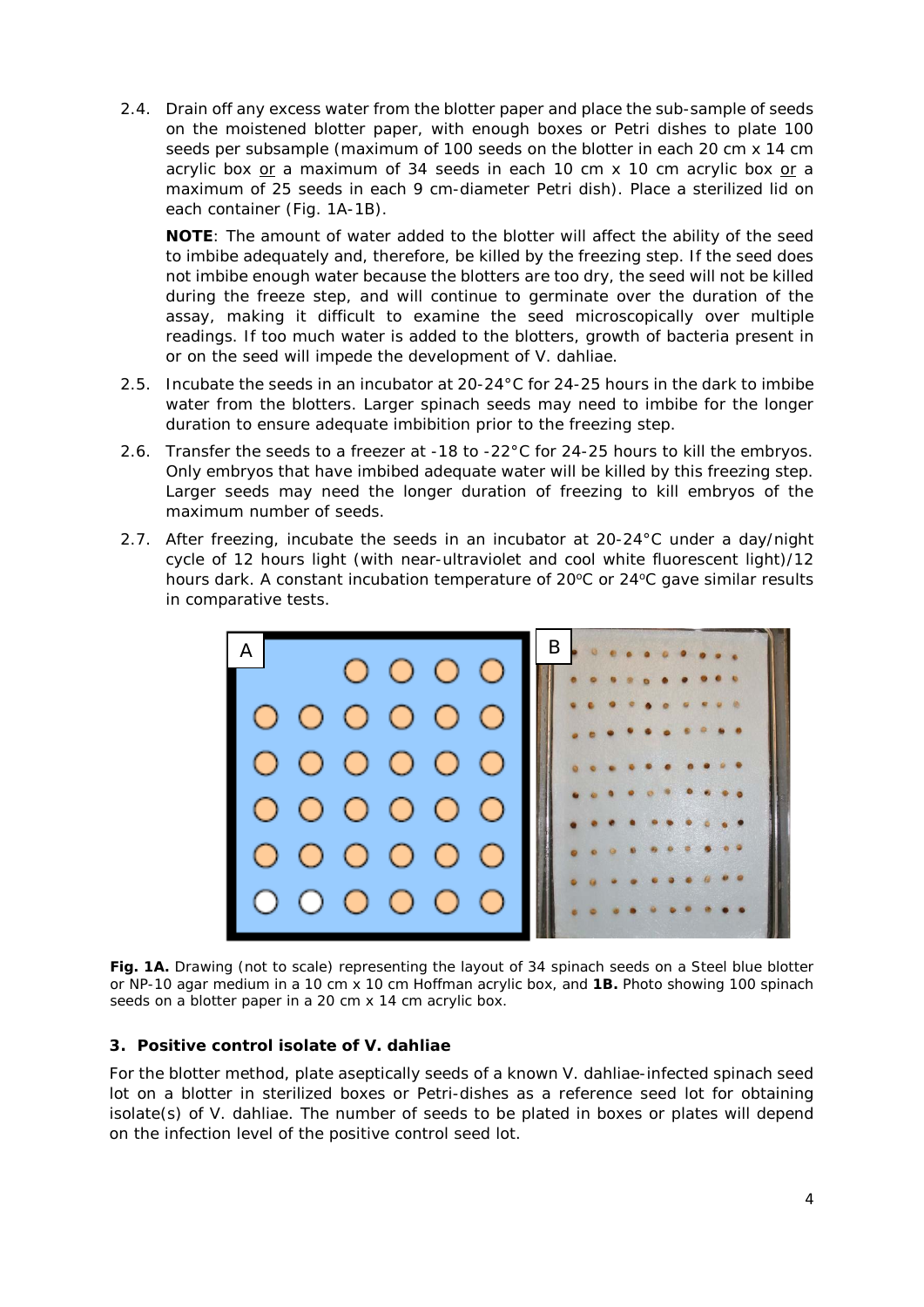For the NP-10 agar method, subculture a reference isolate of *V. dahliae* onto NP-10 agar. Incubate the reference isolate or boxes as for the rest of the boxes or Petri-dishes for the seed lot(s) being tested.

## **4. Identification**

# NP-10 method

- 4.1. Examine the seeds for development of *V. dahliae* using a dissecting microscope (i.e. 8 - 100x magnification) at 5, 9, and 14 days after plating.
- 4.2. The lid of each box or Petri dish must be removed for detailed examination of the seeds microscopically.
- 4.3. Compare any fungal growth to the positive control isolate or seed lot, and count the number of *V. dahliae*-infected seeds on each of the three reading days.
- 4.4. Typical structures are:
	- 4.4.1. *V. dahliae* microsclerotia: Black survival structures that are masses of melanized fungal cells, and that range from 10 to 230 µm in diameter (Fig. 2A, Fig. 3A-3B) (14, 15).
	- 4.4.2. *V. dahliae* conidiophores and conidia: Verticillate, tree-like structures with phialides borne in whorls on the conidiophores, and clumps of hyaline, singlecelled conidia borne at the end of each phialide (Fig. 3B-3C). *Verticillium* spp. can readily be misidentified with *Acremonium* spp. which form conidiophores that resemble those of *V. dahliae*. However, the mycelium of *Acremonium* spp. tends to develop into 'rope-like strands' by the 9 and 14 day readings, from which individual conidiophores branch off at right angles, and which do not normally form phialides in distinct verticillate whorls (Fig. 3D). Also, *Acremonium* spp. do not form microsclerotia (9, 10).
- 4.5. Other species of *Verticillium* can also be detected on spinach seed.

**NOTE**: Other species of *Verticillium* have been found associated with spinach seed, such as *Verticillium nigrescens*, now re-named *Gibellulopsis nigrescens* (12, 17). This fungus forms conidiophores that resemble those of *V. dahliae*, but does not form microsclerotia. *G. nigrescens* also forms tiny, black chlamydospores in NP-10 agar medium that are much smaller than microsclerotia of *V. dahliae* and uniformly round, but chlamydospores do not form readily on blotter paper.

*V. tricorpus* also has been observed on spinach seed, and tends to form a yellow pigment in NP-10 agar medium, larger microsclerotia than those of *V. dahliae*, and the microsclerotia tend to be scattered in a random pattern in and on the NP-10 agar medium whereas those of *V. dahliae* tend to form in concentric rings (Fig. 2A). Chlamydospore of *Gibellulopsis nigrescens*: a black, thick-walled, asexual, resistant spore produced by the fungus.

4.6. To be able to determine the potential effect of seed treatments on *V. dahliae*, it is important to distinguish between viable and dead microsclerotia on the seeds by observing development of typical verticillate conidiophores on the same seed as those on which microsclerotia are observed (Fig. 4). The presence of microsclerotia on a seed without conidiophores, or without the presence of newly developed microsclerotia in the agar medium paper is an indication that the *Verticillium* on that seed is not viable.

## Blotter method

4.1. Examine the seeds for development of *V. dahliae* using a dissecting microscope (e.g. 8 - 100x magnification) at 5, 9, and 14 days after plating non-treated seeds; and 5, 9, 14 and 21 days after plating treated seeds (5, 6, 7, 8, 9, 10). The fourth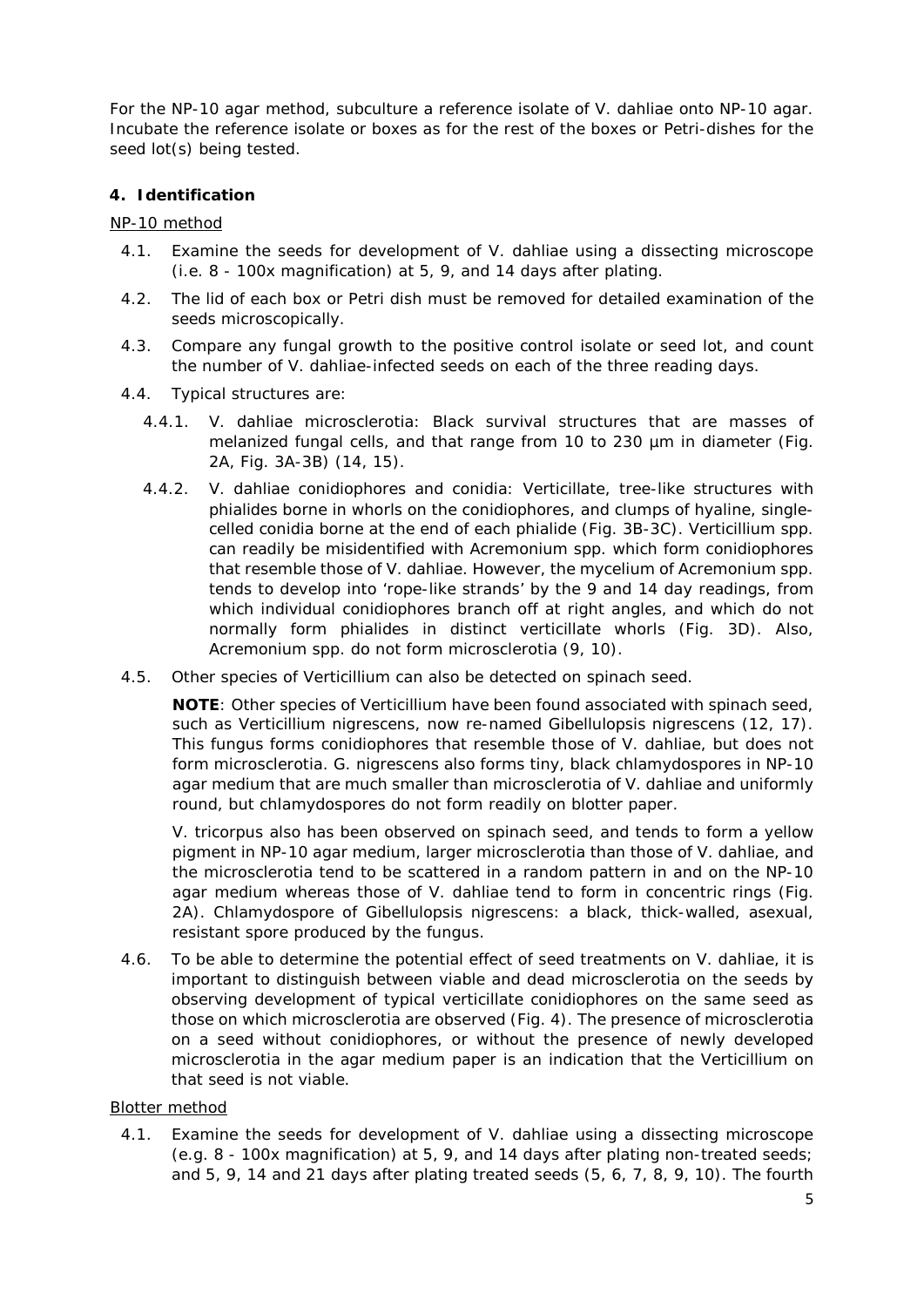reading at 21 days is needed if any seed treatments slow the development of fungi like *V. dahliae*.

- 4.2. The lid of each box or Petri dish must be removed for detailed examination of the seeds microscopically.
- 4.3. Compare fungal structures on the seed to the positive control seed or isolates of *V. dahliae*, and count the number of *V. dahliae*-infected seeds at each reading.
- 4.4. Typical structures are:
	- 4.4.1. *V. dahliae* microsclerotia: Black survival structures (Fig. 2B, Fig. 3A-3B) that are masses of melanized fungal cells, and that range from  $10 - 230$  µm in diameter (9, 10).
	- 4.4.2. *V. dahliae* conidiophores and conidia: Verticillate, tree-like structures with phialides borne in whorls on the conidiophores, and clumps of hyaline, singlecelled conidia borne at the end of each phialide (Fig. 3B-3C). *Verticillium* spp. can readily be misidentified with *Acremonium* spp. which form conidiophores that resemble those of *V. dahliae*. However, the mycelium of *Acremonium* spp. tends to develop into 'rope-like strands' by the 9 and 14 day readings, from which individual conidiophores branch off at right angles, and which do not normally form phialides in distinct verticillate whorls (Fig. 3D). Also, *Acremonium* spp. do not form microsclerotia (9, 10).
- 4.5. Other species of Verticillium can also be detected on spinach seed.

**NOTE**: Other species of *Verticillium* have been found associated with spinach seed, such as *Verticillium nigrescens*, now re-named *Gibellulopsis nigrescens* (12, 17). This fungus forms conidiophores that resemble those of *V. dahliae*, but does not form microsclerotia. *G. nigrescens* also forms tiny, black chlamydospores in NP-10 agar medium that are much smaller than microsclerotia of *V. dahliae* and uniformly round, but chlamydospores do not form readily on blotter paper.

*V. tricorpus* also has been observed on spinach seed, and tends to form a yellow pigment in NP-10 agar medium, larger microsclerotia than those of *V. dahliae*, and the microsclerotia tend to be scattered in a random pattern in and on the NP-10 agar medium whereas those of *V. dahliae* tend to form in concentric rings (Fig. 2A). Chlamydospore of *Gibellulopsis nigrescens*: a black, thick-walled, asexual, resistant spore produced by the fungus.

4.6. To be able to determine the potential effect of seed treatments on *V. dahliae*, it is important to distinguish between viable and dead microsclerotia on the seeds by observing development of typical verticillate conidiophores on the same seed as those on which microsclerotia are observed (Fig. 4). The presence of microsclerotia on a seed without conidiophores, or without the presence of newly developed microsclerotia in the agar medium paper is an indication that the Verticillium on that seed is not viable.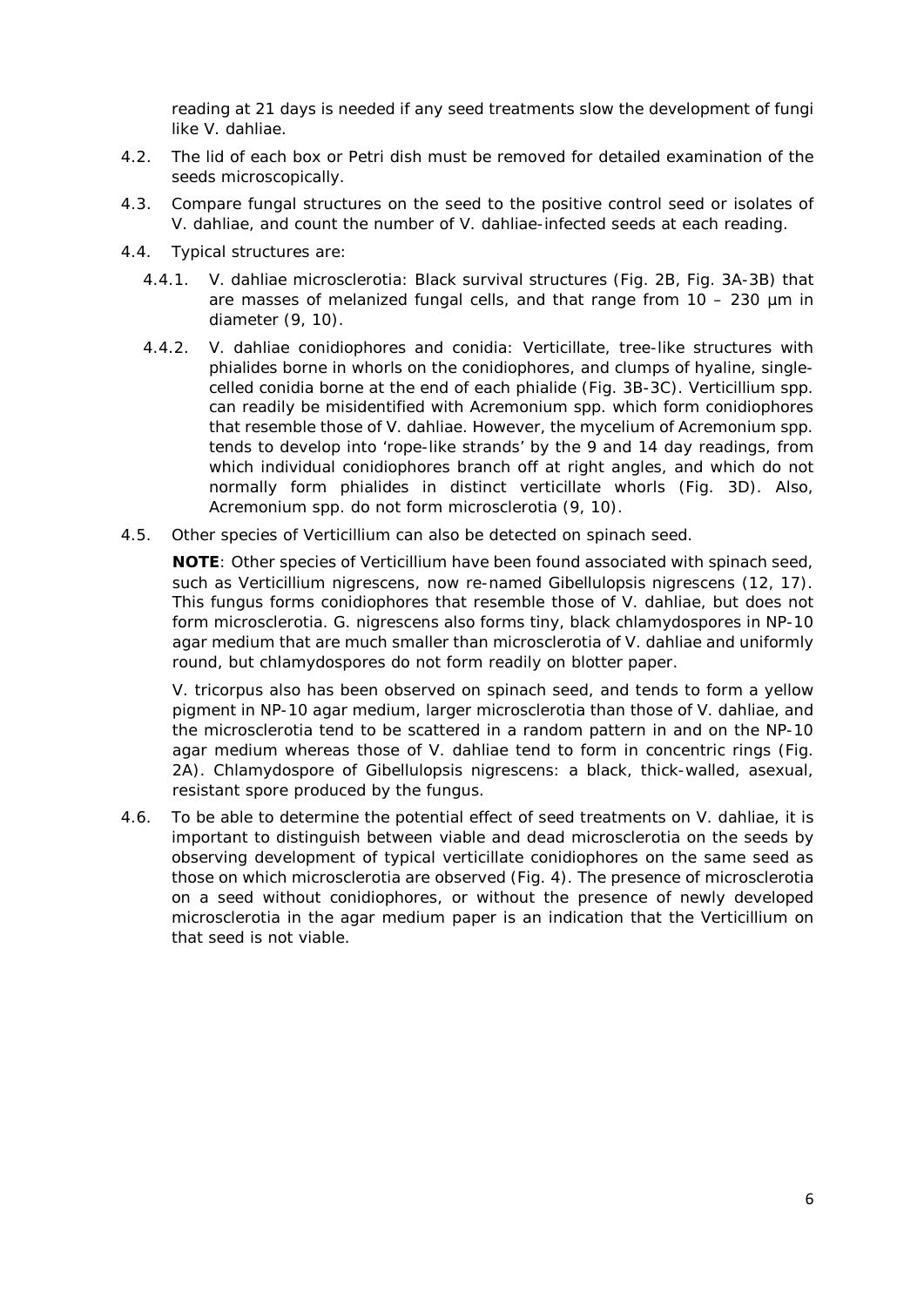

**Fig. 2A.** Microsclerotia of *V. dahliae* formed in concentric rings on NP-10 agar medium (no magnification provided, photo courtesy of B. Brenner), and **2B**. Microsclerotia of *V. dahliae* on a blotter (60x magnification, photo courtesy of G. Hiddink).



**Fig. 3**. Typical *V. dahliae* structures on spinach seed. **A**. Microsclerotia of *V. dahliae* (photo courtesy of G. Hiddink). **B.** Mycelium and microsclerotia of *V. dahliae* (photo courtesy of L. du Toit). **C.** Conidiophores of *V. dahliae* (photo courtesy of G. Hiddink). **D.** Conidiophores and mycelium of an *Acremonium* spp. (photo courtesy of G. Hiddink).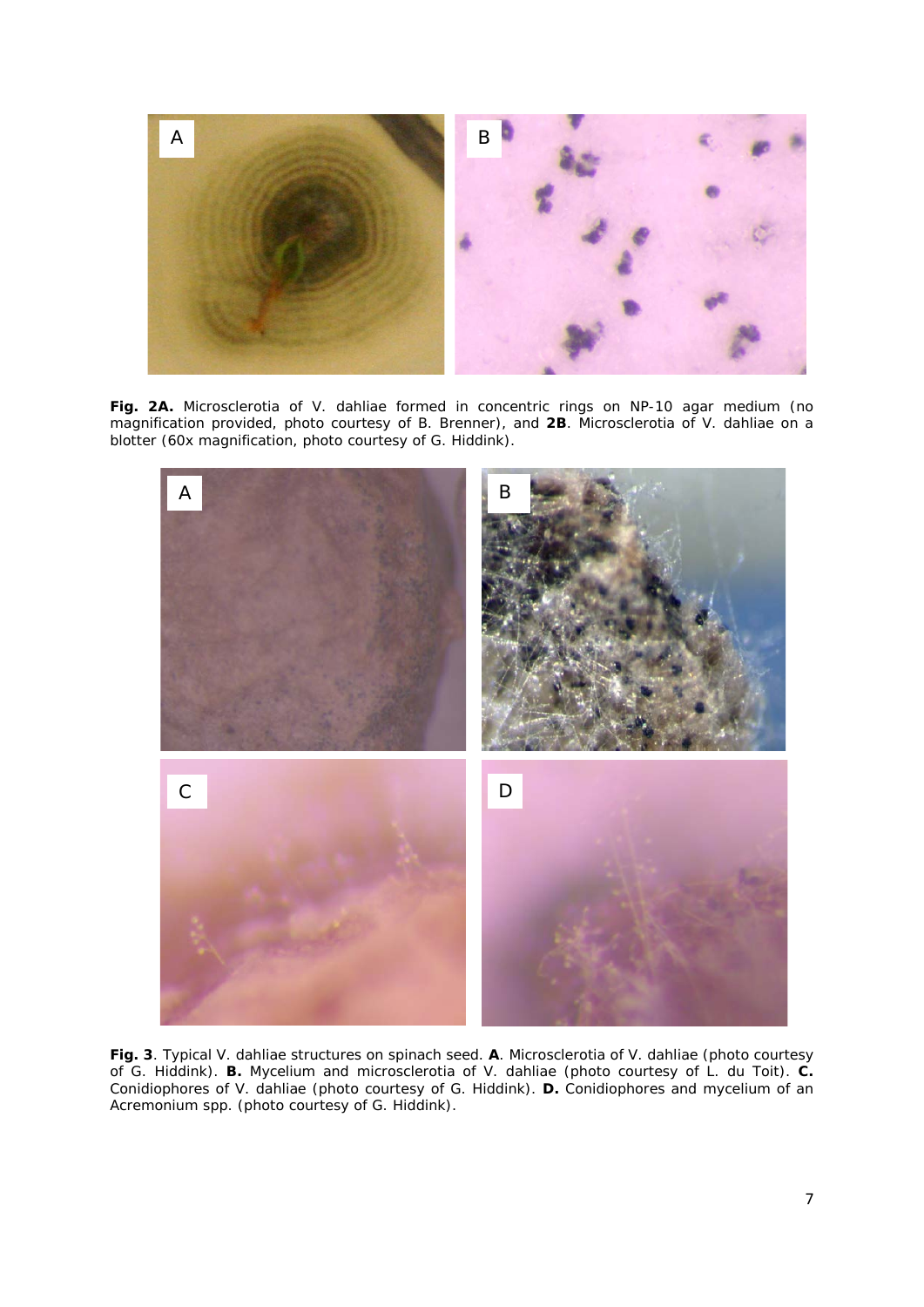

**Fig. 4A.** Viable microsclerotia of *Verticillium dahliae* growing on a blotter versus and **B**. non-viable microsclerotia on a spinach seed based on the lack of microsclerotia forming on the blotter plus the lack of conidiophores observed on the pericarp after incubating the plated seed for at least 14 days (photos courtesy of E. Gilijamse).

### **Buffers and media**

## **NP-10 agar medium (13, 15)**

| <b>Bottle A components</b>                                          | Quantity (in ml or g/500 ml) |
|---------------------------------------------------------------------|------------------------------|
| Polygalacturonic acid, Na salt from orange,<br>SIGMA Grade (P-3889) | 5.0 <sub>q</sub>             |
| NaOH pellets $a(0.025N)$                                            | 1.2 <sub>q</sub>             |
| Add distilled or de-ionized water up to                             | 500 ml                       |

<sup>a</sup> NaOH concentration in bottle A becomes approximately 0.025N

| <b>Bottle B components</b>                                  | Quantity (in ml or g/500 ml) |
|-------------------------------------------------------------|------------------------------|
| Agar (Difco Bacto)                                          | 15.0 g                       |
| KNO <sub>3</sub>                                            | 1.0 <sub>q</sub>             |
| $KH_2PO_4$                                                  | 1.0 <sub>g</sub>             |
| KCI                                                         | 0.5 <sub>g</sub>             |
| MqSO <sub>4</sub> .H <sub>2</sub> O                         | 0.5 <sub>q</sub>             |
| Tergitol NP-10                                              | $0.5$ ml                     |
| Add Distilled or de-ionized water up to                     | 500 ml                       |
| Chloramphenicol stock solution a                            | $0.5$ ml                     |
| Streptomycin sulfate stock solution <sup>b</sup>            | $2.0$ ml                     |
| Chlortetracycline hydrochloride stock solution <sup>c</sup> | $3.3 \text{ ml}$             |

 $\overline{a, b, c}$  Add after autoclaving

| Bottles $A + B$ (once cooled to 50 $\degree$ C) | Quantity          |
|-------------------------------------------------|-------------------|
| Bottle A                                        | 500 ml            |
| <b>Bottle B</b>                                 | 500 ml            |
| Total volume                                    | $1000 \text{ ml}$ |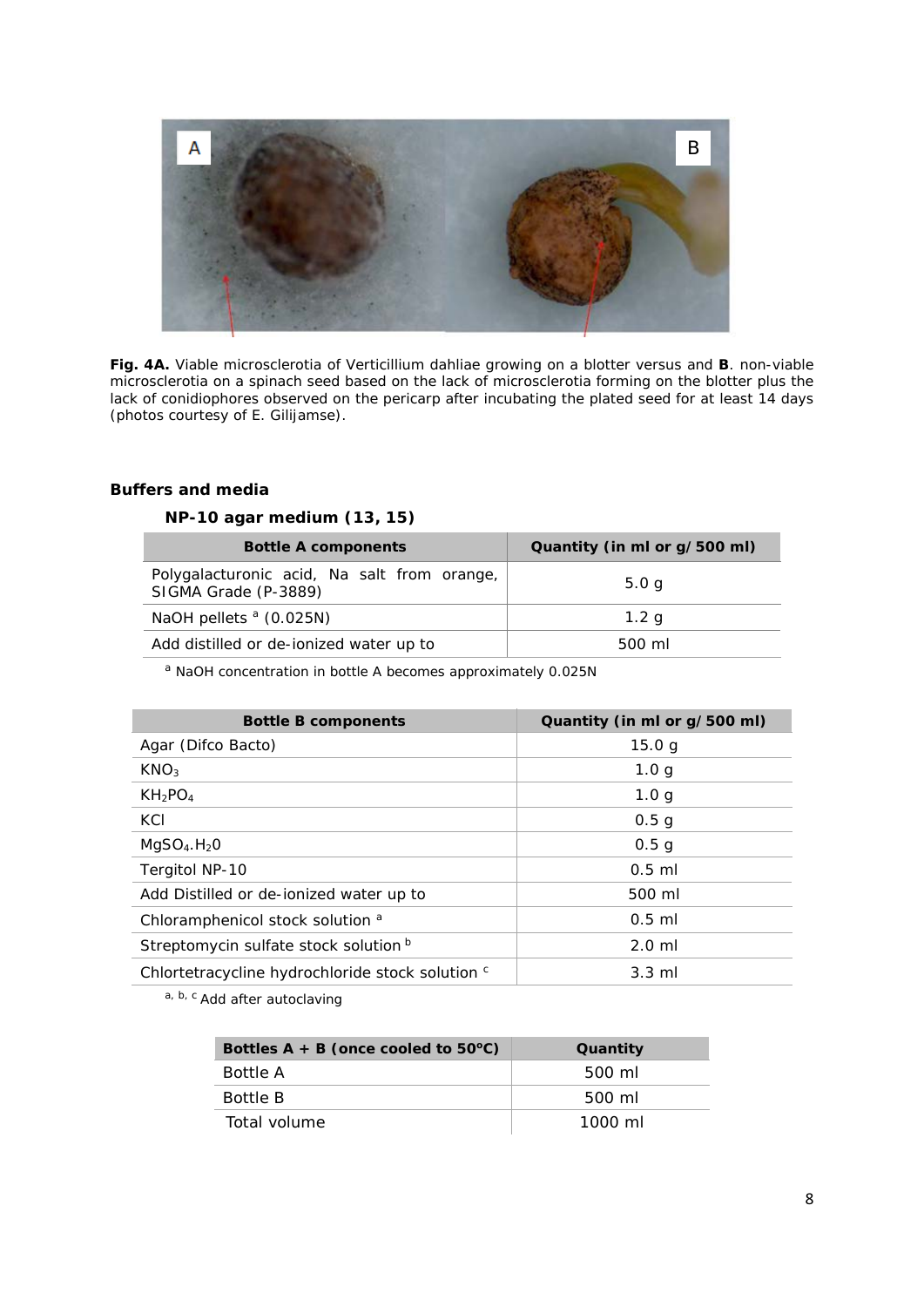- 1. Preparation of NP-10 agar medium (modified Sorenson's NP-10 agar medium (13, 15). Prepare and autoclave (120°C for 20 min) the contents of Bottle A and Bottle B separately.
- 2. Cool both bottles to 50°C slowly (e.g. by placing the bottles in a hot water bath set at  $50^{\circ}$ C).
- 3. Prepare a stock solution of chlortetracycline (15 mg/ml methanol), chloramphenicol (100 mg/ml methanol), and streptomycin sulfate (25 mg/ml deionized or distilled, sterilized water); and filter-sterilize each. Store the stock solutions in a refrigerator.
- 4. Add the appropriate amount of each antibiotic stock solution to Bottle B and mix well.
- 5. Add the contents of Bottle A to Bottle B.
- 6. Mix thoroughly using a magnetic stir plate and stir bar.
- 7. Dispense 35 ml of molten NP-10 agar medium into each sterilized acrylic box (10 cm x 10 cm) or 25 ml into each 9 cm-diameter Petri dish (40 plates/liter of NP-10 agar medium).

### **References**

- 1. Block, C. and Shepherd, L. 2008. Procedure for *Verticillium dahliae* on spinach seed. Sample Preparation Working Instructions WI-687. Iowa State University Seed Health Lab, Ames, IA.
- 2. Cummings, J. A., Miles, C. A. and du Toit, L. J. 2009. Greenhouse evaluation of seed and drench treatments for organic management of soilborne pathogens of spinach. *Plant Disease*, 93:1281-1292.
- 3. Derie, M.L., Gabrielson, R.L. and Steen, M. 1988. California Plant Disease Conference & Workshop. 9-11 November 1998, California State University, Long Beach, CA.
- 4. du Toit, L.J. 2011. ISHI Spinach Verticillium Ring Test. Method validation report. ISHI-Veg, ISF. 6 pp.
- 5. du Toit, L.J. and Derie, M.L. 2008. Freeze-blotter spinach seed health assay protocol for *Stemphylium botryosum*, *Cladosporium variabile*, and *Verticillium dahliae*. Lab protocol for the Vegetable Seed Pathology Program at the Washington State University Mount Vernon NWREC, Mount Vernon, WA.
- 6. du Toit, L.J., Derie, M.L. and Brissey, L.M. 2007. Evaluation of fungicides for control of seedborne *Stemphylium botryosum* on spinach, 2006. *Plant Disease Management Reports*, 1:ST003.
- 7. du Toit, L.J., Derie, M.L., Brissey, L.M. and Holmes, B.J. 2010. Evaluation of seed treatments for management of seedborne *Verticillium* and *Stemphylium* in spinach, 2009. *Plant Disease Management Reports*, 4:ST038*.*
- 8. du Toit, L.J., Derie, M.L., Brissey, L.M., Holmes, B. and Gatch, E.W. 2009. Evaluation of seed treatments for management of seedborne *Verticillium* in spinach, 2008. *Plant Disease Management Reports*, 3:ST020.
- 9. du Toit, L.J., Derie, M.L. and Hernandez-Perez, P. 2005. Verticillium wilt in spinach seed production. *Plant Disease*, 89:4-11.
- 10. du Toit, L.J. and Hernandez-Perez, P. 2005. Efficacy of hot water and chlorine for eradication of *Cladosporium variabile*, *Stemphylium botryosum*, and *Verticillium dahliae* from spinach seed. *Plant Disease,* 89:1305-1312.
- 11. Gilijamse, E. and Politikou, L. 2015. ISHI-Veg comparative test for the detection of *Verticillium dahliae* on fungicide treated spinach seeds on Blotter paper. Method validation report. ISHI-Veg. International Seed Federation. 10 pp.
- 12. Iglesias-Garcia, A.M., Villarroel-Zeballos, M.I., Feng, C., du Toit, L.J. and Correll, J.C. 2013. Pathogenicity, virulence, and vegetative compatibility grouping of *Verticillium*  isolates from spinach seed. *Plant Disease*, 97:1457-1469.